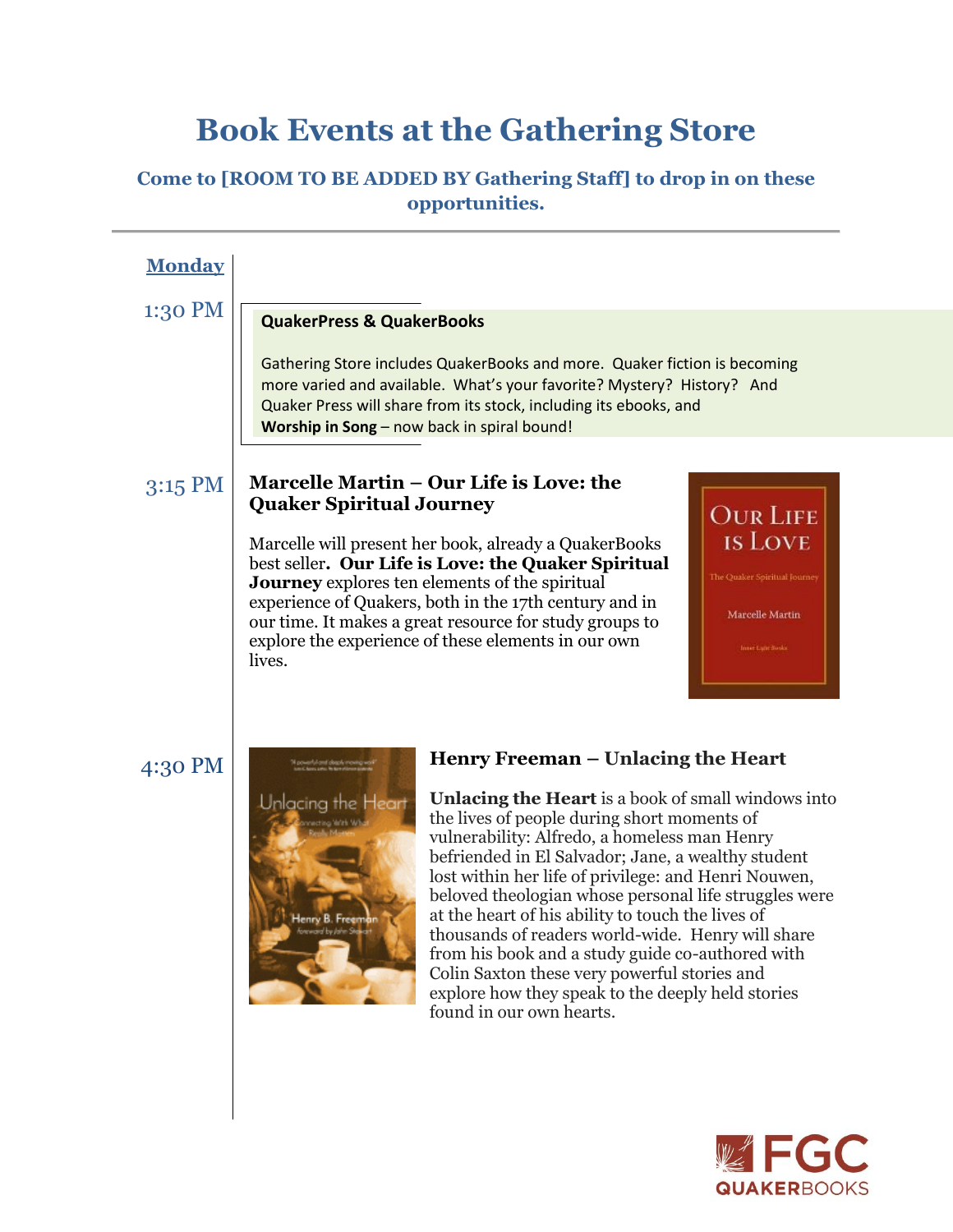# **Tuesday**



### 1:30 PM **George Lakey – Viking Economics: How the Scandinavians Got It Right – And How We Can Too**

Well known for the social change work he continues to do, George's newest book, **Viking Economics: How the Scandinavians Got It Right – And How We Can Too,** delves into the practical way Nordics designed institutions to deliver what we in the U.S. also want: individual freedom and equality. Bring questions about how they handle big concerns like education, poverty, taxes, the climate crisis, balance. Learn about their transition from massive injustice a century ago to the democratic pace-setters of today, with lessons for us all.

#### 3:15 PM **Peggy Senger Morrison – Le Flambeau School of Driving - the Spiritual Discipline of Adventure taken to its limits**

**Le Flambeau School of Driving - the Spiritual Discipline of Adventure taken to its limits** - Peggy's practicum – the further adventures of the author of **Miracle Motors: A Pert Near True**. So Come hear Peggy read from these books and speak about her faith.





# 4:30 PM **Cathy de Moll – Think South: How We Got Six Men and Forty Dogs Across Antarctica**

Cathy will share about her book **Think South: How We Got Six Men and Forty Dogs Across Antarctica** which tells of a unique international collaboration that made possible the first unmechanized crossing of Antarctica, and about the Antarctic Treaty and its importance, given threats of climate changes and political maneuvering.

#### **Wednesday**

1:30 PM

#### **Nancy Haines – Approved! A Story About Quaker Meeting for Business**

Children can have their own Meeting for Business and do it well! Nancy will read her new children's book, **Approved! A Story About Quaker Meeting for Business**. Followed by a discussion with children and adults.



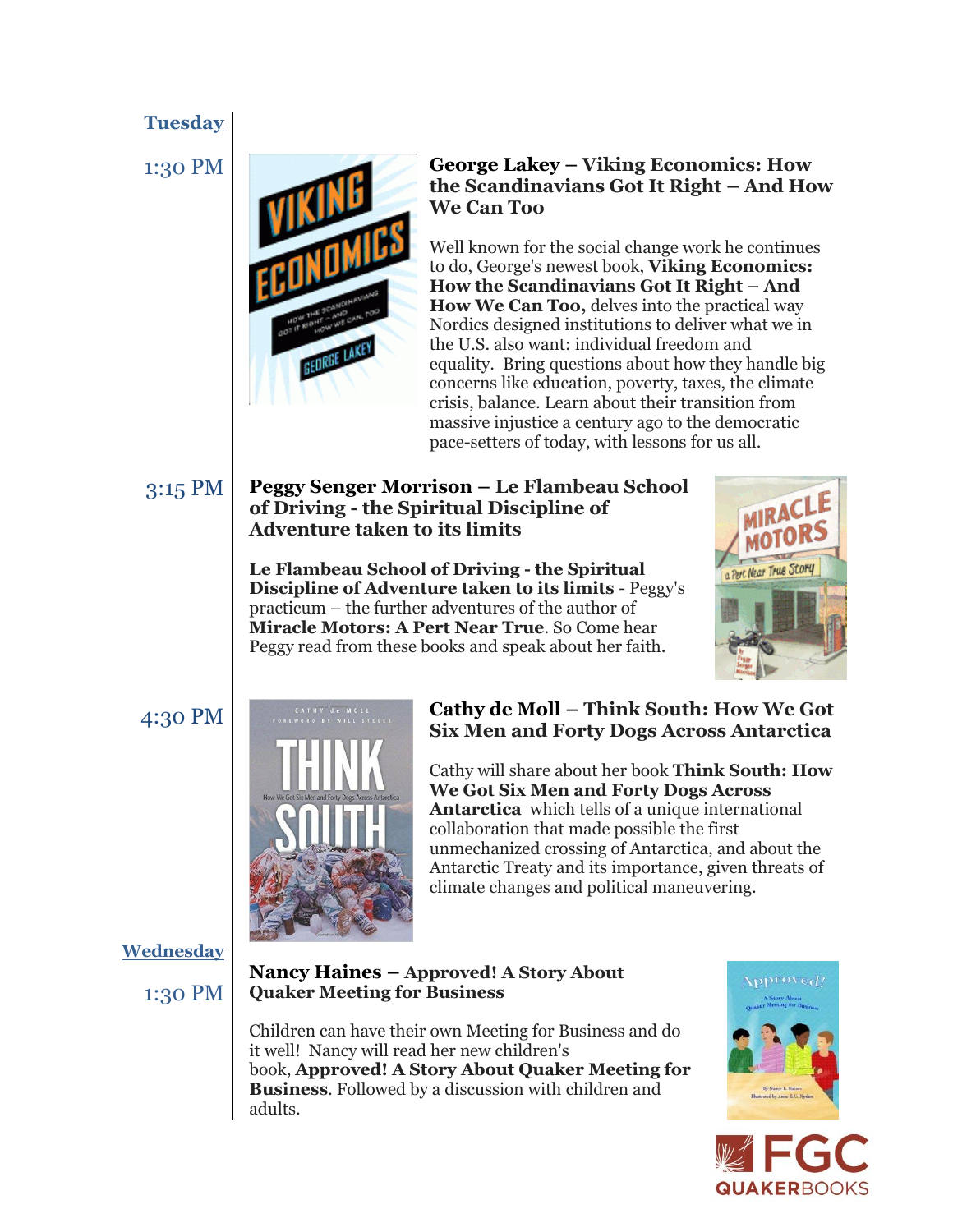#### 4:30 PM **Peter and Annie Blood-Patterson – Rise Again**

**Rise Again** - the 2<sup>nd</sup> singalong volume from Peter and Annie - will be featured. We can't wait! They will also do noon-sings with Aaron and Laura!



# **Thursday**



#### 1:30 **Ruah Swennerfelt – Rising to the Challenge <b>Ruah Swennerfelt** – Rising to the **Challenge: The Transition Movement and People of Faith**

**Rising to the Challenge: The Transition Movement and People of Faith** by Ruah focuses on ways we will Transition to a carbon-free world*;* it is the 10th publication of the QIF Focus Book series. Ruah will share stories from this book.

# 3:15 PM

#### **Rex Ambler – The Quaker Way**

Rex Ambler's focus on the Light and experiments has moved many Friends. He will share his latest, **The Quaker Way**, based on a lecture series in the UK for people interested in Friends, and our beliefs and faith an excellent introduction and resource for long-time as well as new Friends



#### 4:30 PM



#### **Mike Resman – Dos Ninos: Two Children** and **The Villagers**

Mike's books for children come out of experiences with children; he'll share the series currently at the bookstore, including two titles: **Dos Ninos: Two Children** and **The Villagers.**